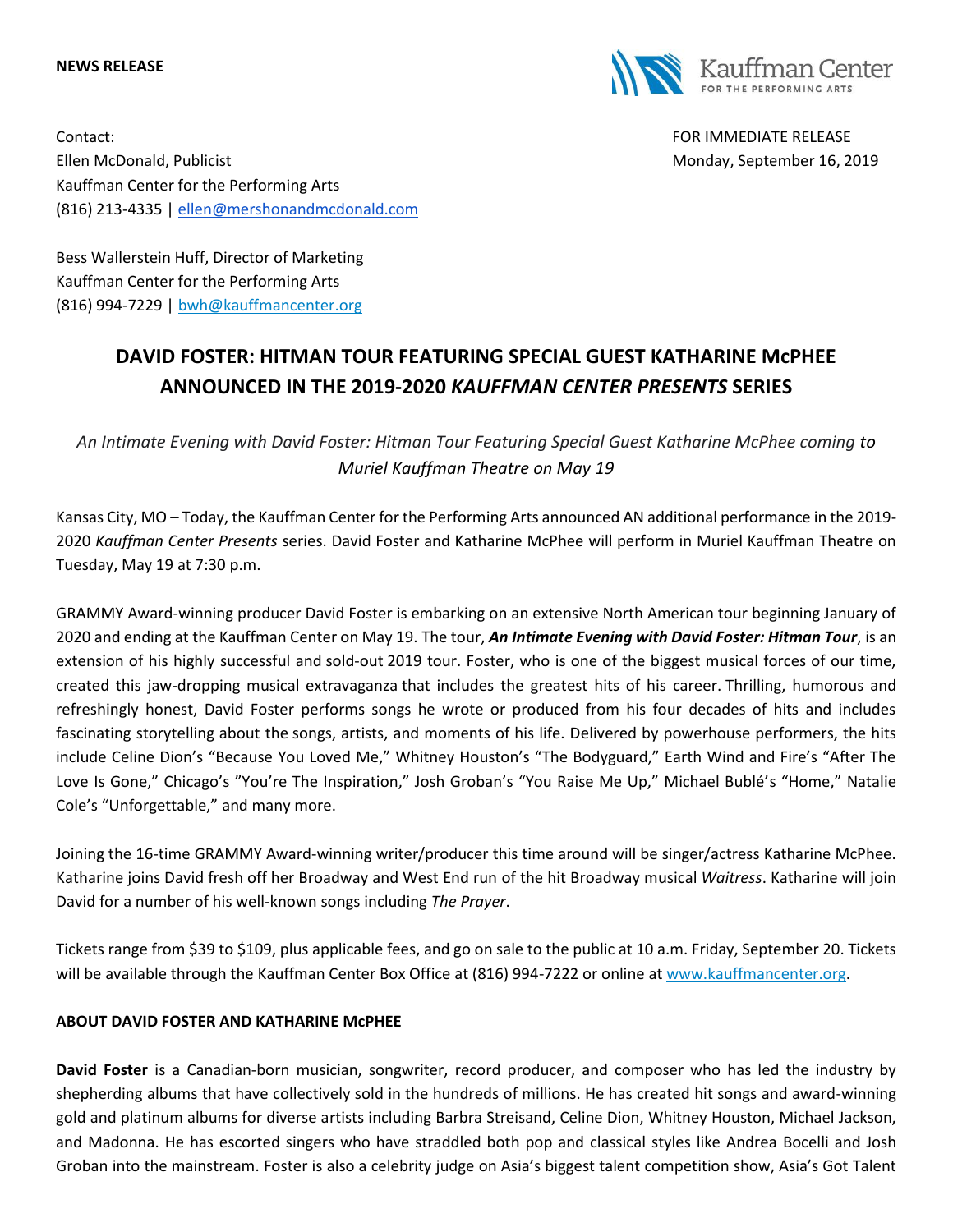and World Got Talent, which airs in China to 150 million viewers a night. For his legendary work, Foster has won 16 GRAMMY Awards, including three for Producer of the Year, an Emmy Award, a Golden Globe, and was a three-time nominee for Best Original Song.

Apart from returning to the road, Foster is preparing for the release of his feature documentary on his life and career – *David Foster: Off the Record*. The film premiered in Toronto on September 9 as part of the Toronto International Film Festival (TIFF). Later this year, Foster's new PBS special, *An Intimate Evening with David Foster*, will air nationwide as part of Great Performances on PBS. Foster is also gearing up to take on the Broadway stage with several projects including a new musical about the classic, animated character Betty Boop, along with writing the music for a musical based on the Amy Bloom novel and New York Times bestseller *Lucky Us*.

Foster is also known for his philanthropic efforts, creating The David Foster Foundation in 1986 and volunteering his time and talent to more than 400 charities. The David Foster Foundation's mission is to provide financial support to Canadian families with children in need of life-saving organ transplants, along with a new focus on organ donor awareness.

**Katharine McPhee** is the singer audiences first fell in love with during a storied run on season five of *American Idol* in 2006. She is known for her powerhouse presence and show-stopping performances, possessing a voice for the ages. Propelled by the smash hit "Over It," her 2007 self-titled debut album bowed at #2 on the Billboard Top 200 and achieved an RIAA gold certification. McPhee struck again in 2010 with not one, but two records – *Unbroken* and *Christmas is the Time To Say I Love You*.

McPhee quickly became a force on the big and small screens, co-starring alongside Debra Messing on *Smash* from executive producer Steven Spielberg, as well as guest appearances on *CSI: New York*, *Community*, *Family Guy*, and more. A sought-after performer, she has taken the stage for PBS specials, including her own called *Soundstage: Katharine McPhee*, and *Foster and Friends*.

In 2017, McPhee reimagined, recharged, and reinvigorated a host of timeless jazz standards on her fifth full-length album, *I Fall In Love Too Easily*, produced by Don Was.

## *KAUFFMAN CENTER PRESENTS* **SERIES SCHEDULE\***

The *Kauffman Center Presents* series features extraordinary and diverse artists from a variety of musical genres and performance styles. [Access to approved media photos of Kauffman Center Presents artists.](https://www.flickr.com/photos/kauffmancenter/sets/72157709544164312/)

#### **2019-2020** *Kauffman Center Presents* **events:**

- Tuesday, October 1 The Kingdom Choir 7 p.m., Helzberg Hall
- Tuesday, October 1 Jack Hanna's *Into the Wild Live*! Presented by Nationwide 7:30 p.m., Muriel Kauffman Theatre
- Wednesday, October 2 Boyz II Men 7:30 p.m., Muriel Kauffman Theatre
- Thursday, October 3 A Tribute To The Beatles' *White Album* (featuring Todd Rundgren, Christopher Cross, Micky Dolenz, Jason Scheff, and Joey Molland) – 7:30 p.m., Muriel Kauffman Theatre
- Wednesday, October 9 Béla Fleck, Zakir Hussain & Edgar Meyer 7 p.m., Helzberg Hall
- Thursday, October 10 Mary Chapin Carpenter and Shawn Colvin 7 p.m., Helzberg Hall